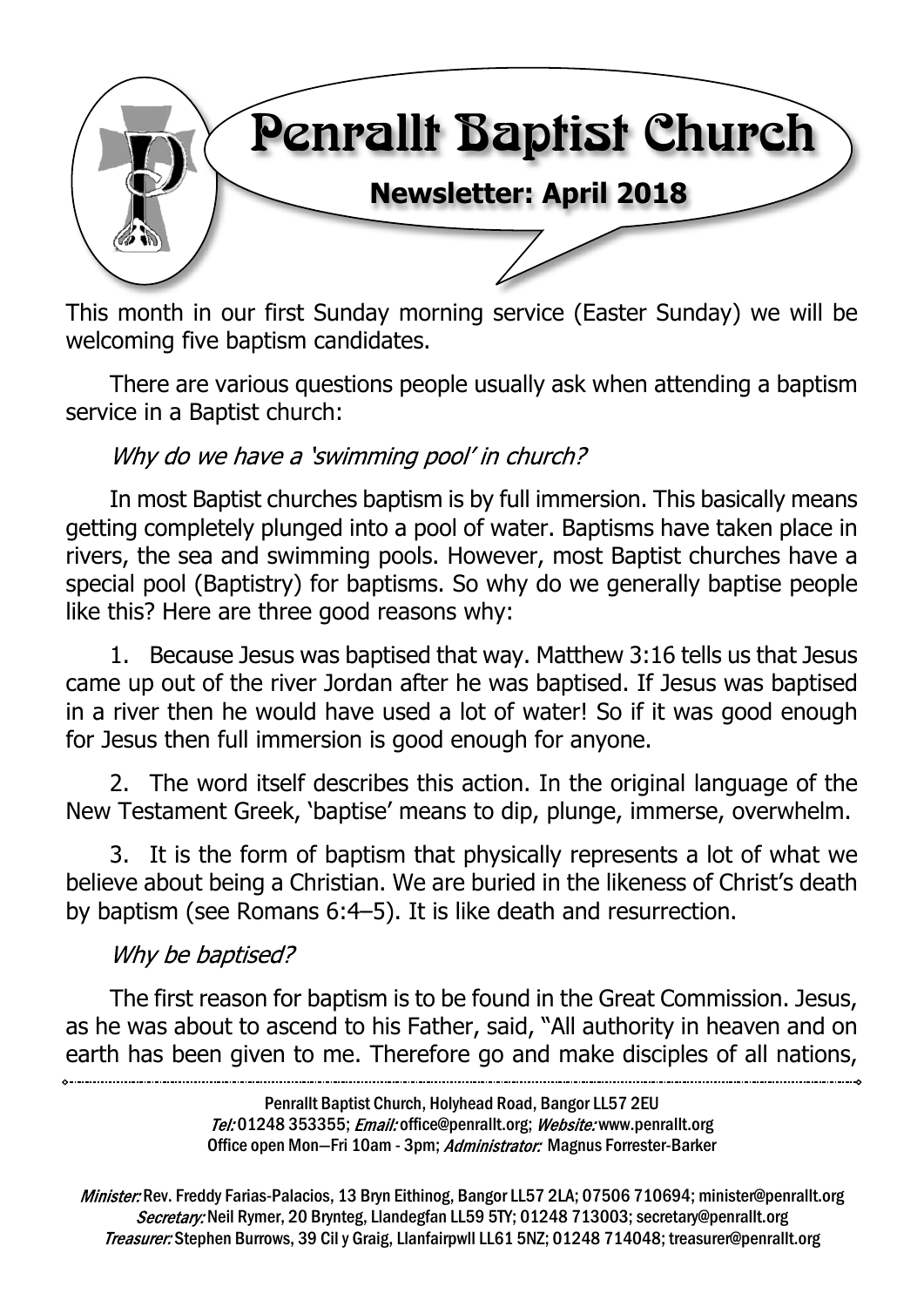baptising them in the name of the Father and of the Son and of the Holy Spirit, and teaching them to  $obey$  everything I have commanded you." (Matt. 28:18–20).

It is the Lord Jesus who commands his followers to be baptised, so baptism is *an act of obedience*. The first Christians took this command of Jesus to baptise seriously. We see this on the Day of Pentecost. Luke tells us that, "When the people heard Peter's sermon they were cut to the heart and said to Peter and the other apostles, 'Brothers, what shall we do?' Peter replied, 'Repent and be baptised every one of you'… about three thousand people were baptised that day." (Acts 2:37, 38 and 41). We only have five people this time.

#### What is baptism?

A simple answer is that "Baptism is the outward symbol of an inward reality". But what is the meaning of this statement?

It is explained in Ephesians  $1:13 - "And you also were included in Christ$ when you heard the message of truth, the gospel of your salvation. When you believed, you were marked in him with a seal, the promised Holy Spirit"

When a person hears the message of truth (that we are all sinners and that the only way to the Father is Jesus), and he/she believes and repents, then forgiveness is available. The greatest treasure in the Bible is forgiveness. With God's forgiveness comes His acceptance and His purpose in our lives. It doesn't matter who we are, whether we feel we are good people or we feel we have made many mistakes in our lives and have lost our dignity, God can restore us and it is free.

Forgiveness comes in a moment when our repentance is genuine. The moment we repent and accept Jesus Christ as our personal Lord and Saviour, we get to receive the Holy Spirit. This is not about religion, liturgies or spending a life in penance. It is free, and is assured when we repent. Then we are accepted.

This is how our spiritual journey starts. This is our *inward reality* that we are walking in the Spirit and our lives must be absolutely transformed, and baptism is the outward symbol. The "symbol" of Christianity is not a "fish" or a "cross" we usually carry on necklaces or cars – but the beautiful emblem of baptism.

We welcome Emma, Gill, Jan, Paul and Tolu, who come on Easter Sunday to be baptised and publicly declare that they want to commit their lives to Jesus.

Freddy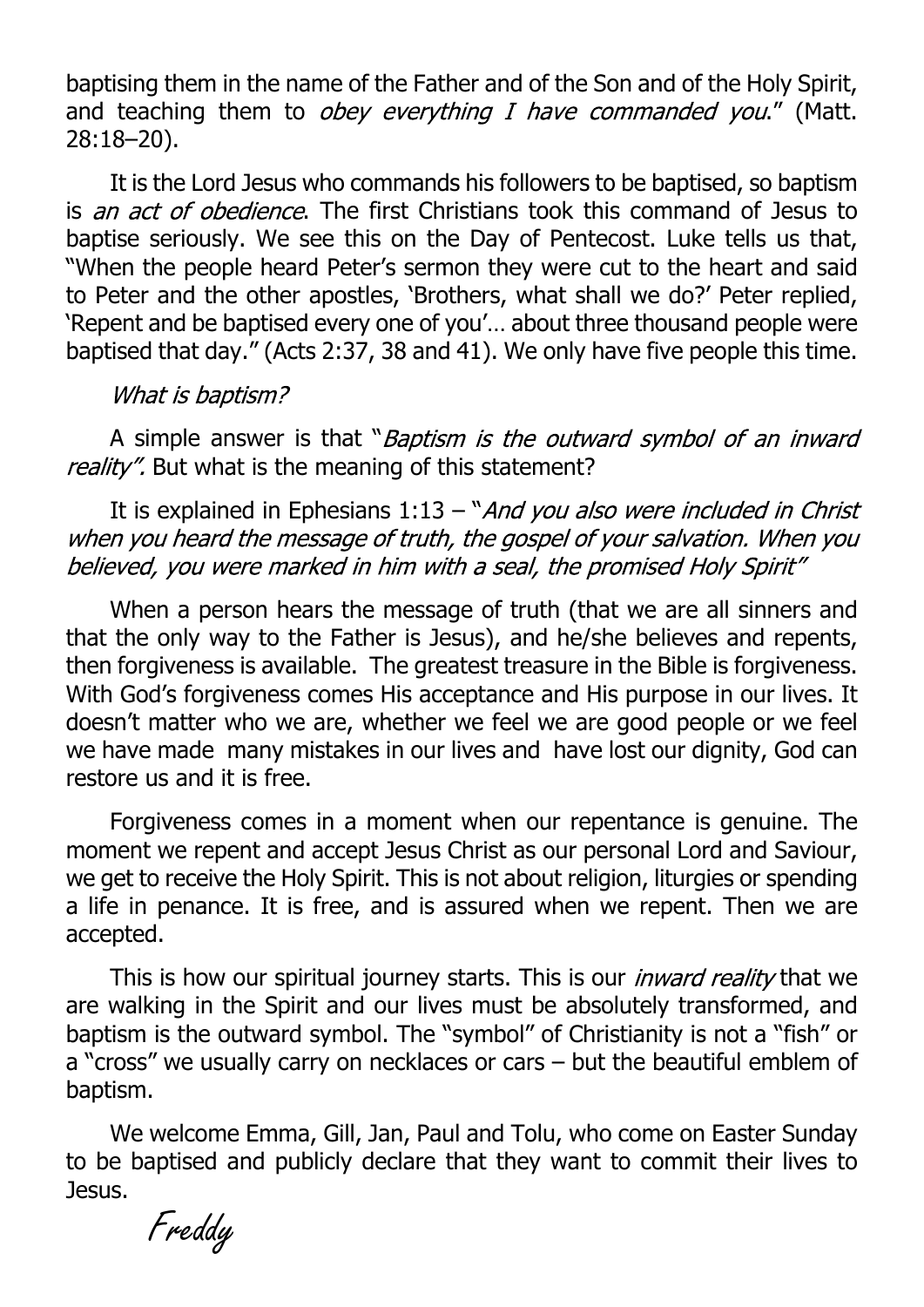# **Services This Month**

Our minister, Freddy Farias-Palacios, will be the speaker at all services except where otherwise noted below. Corey Hampton is a minister in training based at Caersalem in Caernarfon. The other speakers are church members.

## **1st April (Easter Sunday)**

| 10:30am                | <b>Baptismal Service</b><br>Romans 10:9-10<br><b>Salvation through Christ: The risen Lord</b> |                               |
|------------------------|-----------------------------------------------------------------------------------------------|-------------------------------|
| 6:00 <sub>pm</sub>     | <b>Communion Service</b><br><b>The Love of Jesus Christ</b>                                   | John 13:1                     |
| 8 <sup>th</sup> April  |                                                                                               |                               |
| 10:30am                | Speaker: Donald Poirot<br>Joseph's life in a foreign land                                     | Genesis 37:29–36              |
| 6:00 <sub>pm</sub>     | Speaker: Magnus Forrester-Barker<br><b>Seeing and believing</b>                               | John 20                       |
| 15 <sup>th</sup> April |                                                                                               |                               |
|                        | 10:30am Speaker: Corey Hampton<br>The Parables of the Kingdom                                 | Mark 4:21-34                  |
| 6:00 <sub>pm</sub>     | Speaker: Deb Stammers<br><b>A Terrifying Encounter With Jesus</b>                             | Mark 6: 45–52                 |
| 22 <sup>nd</sup> April |                                                                                               |                               |
| $10:30$ am             | "Being people who have no idols"                                                              | <i>Exodus 20:4–6</i>          |
| 6:00 <sub>pm</sub>     | Essentials to grow in the spiritual life $#4$ :<br><b>Anguish and Hope</b>                    | <i>Psalm 88:1</i>             |
| 29th April             |                                                                                               |                               |
| $10:30$ am             | <b>Communion Service</b><br>Lessons from the book of Jonah #1                                 | Jonah 2:1–9;<br>Matthew 12:40 |
| 6:00 <sub>pm</sub>     | Essentials to grow in the spiritual life $#5$ :<br><b>Joy and Thanksgiving</b>                | <i>Psalm 118:1</i>            |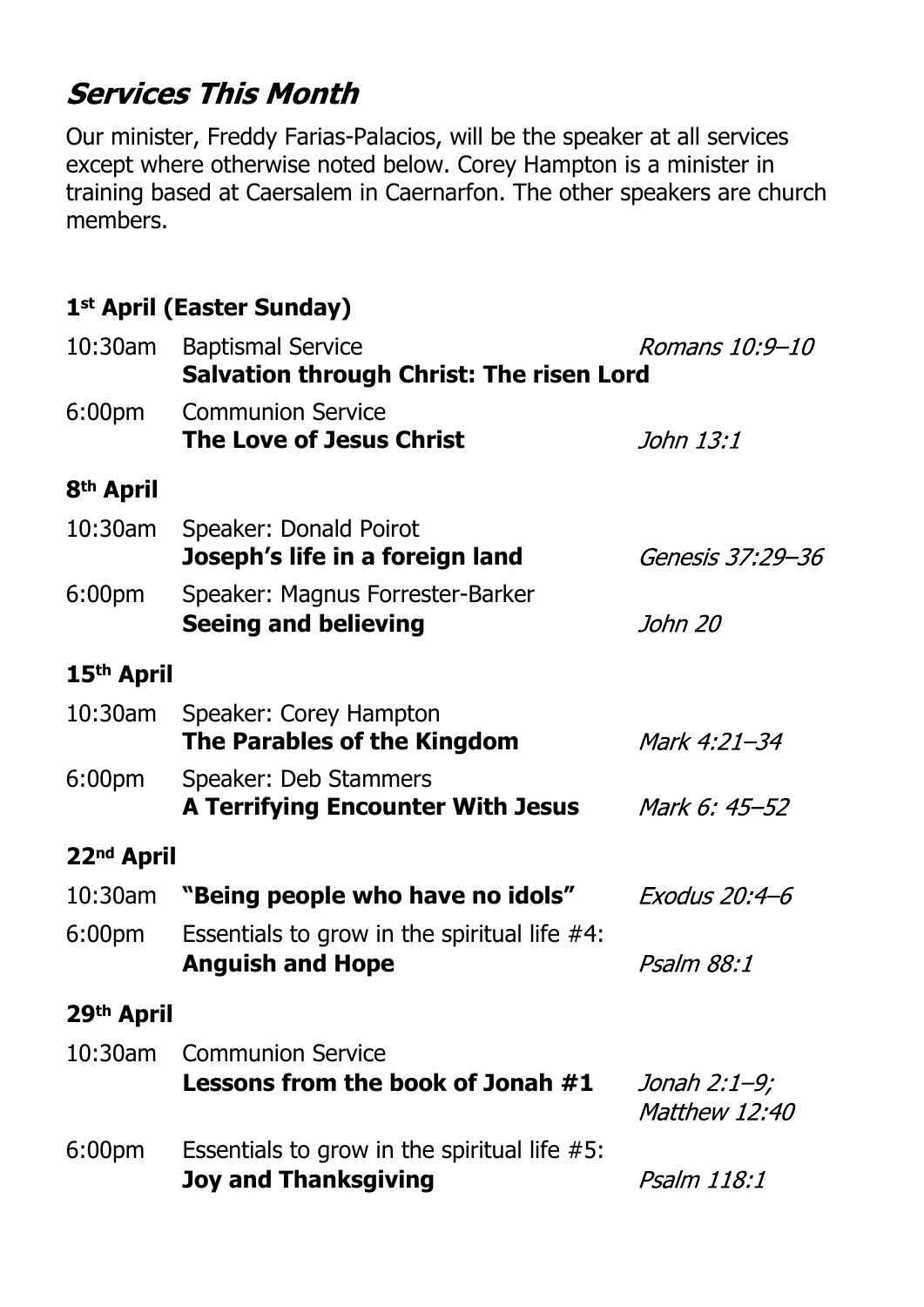## **Dates for Your Diary**

| <b>Saturdays</b>    | 8:30am             | Prayer meeting in the Twrgwyn Room.                                                                    |
|---------------------|--------------------|--------------------------------------------------------------------------------------------------------|
| <b>Sunday 1</b>     | 7:00am             | Cytûn Easter service at Roman Camp,<br>followed by breakfast at Penrallt.                              |
| <b>Wednesday 4</b>  | $10:30$ am         | Men's prayer meeting followed by coffee.                                                               |
| <b>Wednesday 11</b> | 1:30 <sub>pm</sub> | <i>Women's World Day of Prayer</i> service at Our<br>Lady & St. James (rescheduled from 2nd<br>March). |
| <b>Saturday 14</b>  | $9:30$ am          | Safeguarding training session.                                                                         |
| <b>Monday 16</b>    | 10:30am            | Church Walk at Hell's Mouth.                                                                           |
| <b>Monday 23</b>    | 7:00 <sub>pm</sub> | Monthly prayer meeting in the chapel.                                                                  |
|                     | 8:00pm             | Church members' AGM.                                                                                   |

Please see the Noticeboard section of this newsletter for more about many of these events.

#### **News of People**

Ben Warnock has broken his leg while skiing.

## **Children's Birthdays in April**

11<sup>th</sup>: Sam Adams 14<sup>th</sup>: Isabelle Capper 27<sup>th</sup>: Poppy & Tess Bendall-Jones

### **Students**

Every year, we wave goodbye to some students following graduation, and welcome others for the first time. As our group of students change, so do their needs. It is important that we adapt and progress with these changes. Therefore, whilst we recognise that Faith café has worked well in the past, starting after Easter, we aim to invest more in combined discipleship and fellowship by moving Faith Café to 6:15pm on a Monday night, preceding Focus, our Bible study. The Bible study itself will began at 7pm and continue in its usual format, with the addition of occasional guest speakers to cover specific topics. If you have any questions, please talk to Matt (students@penrallt.org; 07908 613858).

#### Deadline for next month's newsletter: Sunday 22nd April.

Please send information to Magnus (office@penrallt.org; 01248 353355). All notices should be submitted in writing (preferably by email) as early as possible.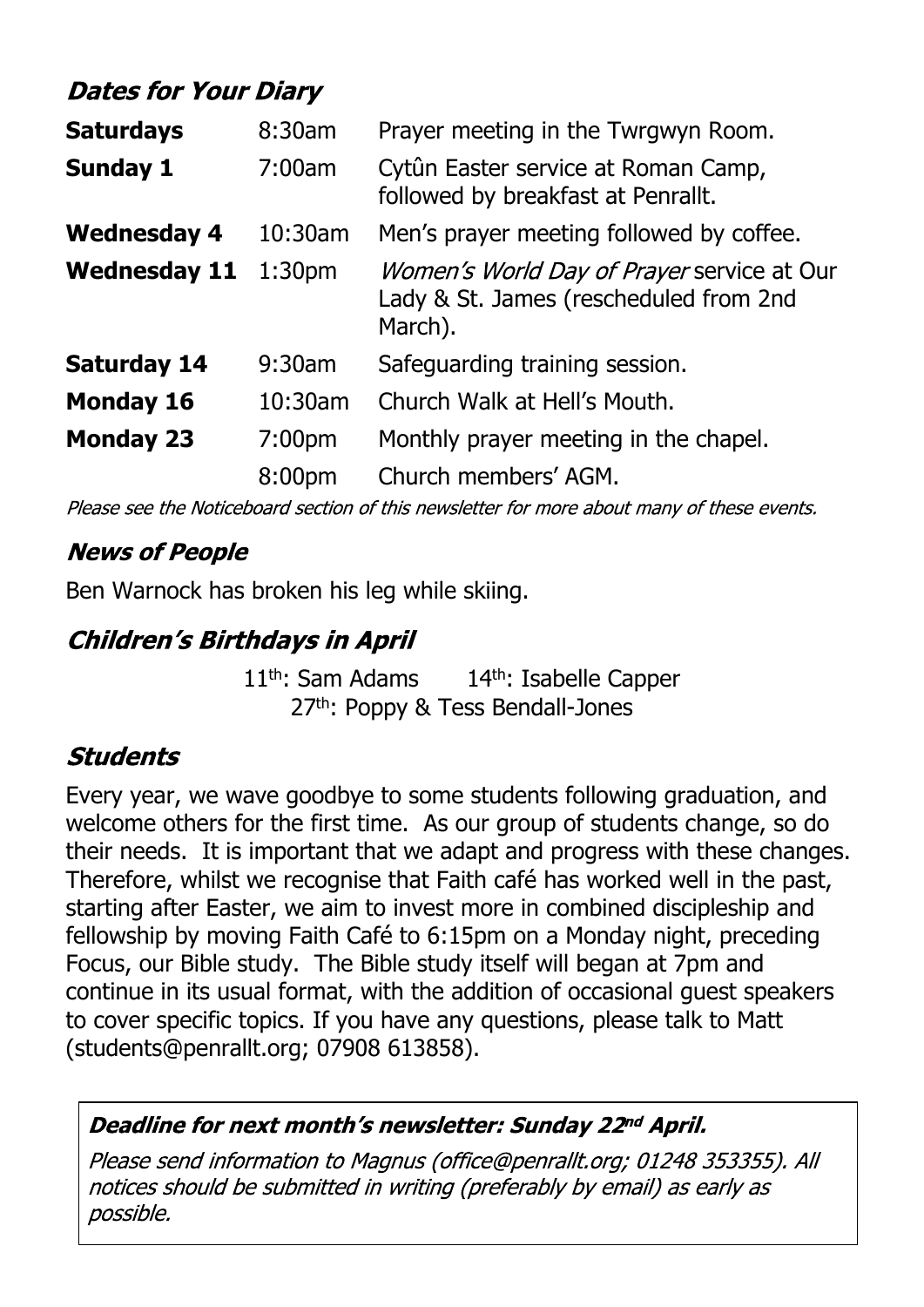## **Homegroups**

Many of our folk meet in small groups during the week for Bible study, prayer and fellowship. We encourage you to join one of these groups if you are able to. NB groups generally do not meet on the week of the monthly prayer meeting and may not meet all other weeks - please check with the named contact. All phone numbers below have the 01248 area code.

| <b>Day</b> | <b>Time</b>            | <b>Group Name</b>             | <b>Contacts</b>                                     |
|------------|------------------------|-------------------------------|-----------------------------------------------------|
| <b>Tue</b> | 7:30 <sub>pm</sub>     | <b>Nilgiri</b>                | Joan Beer (353874)                                  |
| <b>Tue</b> | 7:30 <sub>pm</sub>     | Tyddyn Isaf<br>(Menai Bridge) | <b>Magnus Forrester-Barker</b><br>(717570)          |
| <b>Wed</b> | 2:00 <sub>pm</sub>     | Carers                        | Carol Morris (208407)                               |
| <b>Wed</b> | 7:30 <sub>pm</sub>     | <b>Nomads</b>                 | Pat & Roger Borlace (713146)                        |
| <b>Thu</b> | 10:30am                |                               | Llanfairpwll (am) Sue & Lawrence Moss<br>(713793)   |
| <b>Thu</b> | 7:30 <sub>pm</sub>     |                               | Llanfairpwll (pm)   Sue & Lawrence Moss<br>(713793) |
| <b>Thu</b> | 7:30 <sub>pm</sub>     | <b>Ogwen Valley</b>           | Brian & Kate Wheatcroft<br>(602516)                 |
| Fri        | $10:30$ am-<br>12:30pm | The Lydias                    | Freda Birchall (371316)<br>Lesley Jackson (680330)  |

## Noticeboard:

#### **◊ Church Lunch**

There will be no church lunch this month.

#### *◊* **Church Walk**

Monday 16th April 10:30am

April's walk, led by Andrew March, will be a section of the coastal path

across Hell's Mouth bay and the headland further west (on the Llŷn Peninsula, beyond Abersoch). The first section will be a beach walk (we might collect tidal plastic debris on the way) as we head for Rhiw. Park cars in the car park south west of Llanengan as shown. It is suggested that walkers share transport. Further details will be available closer to the event.